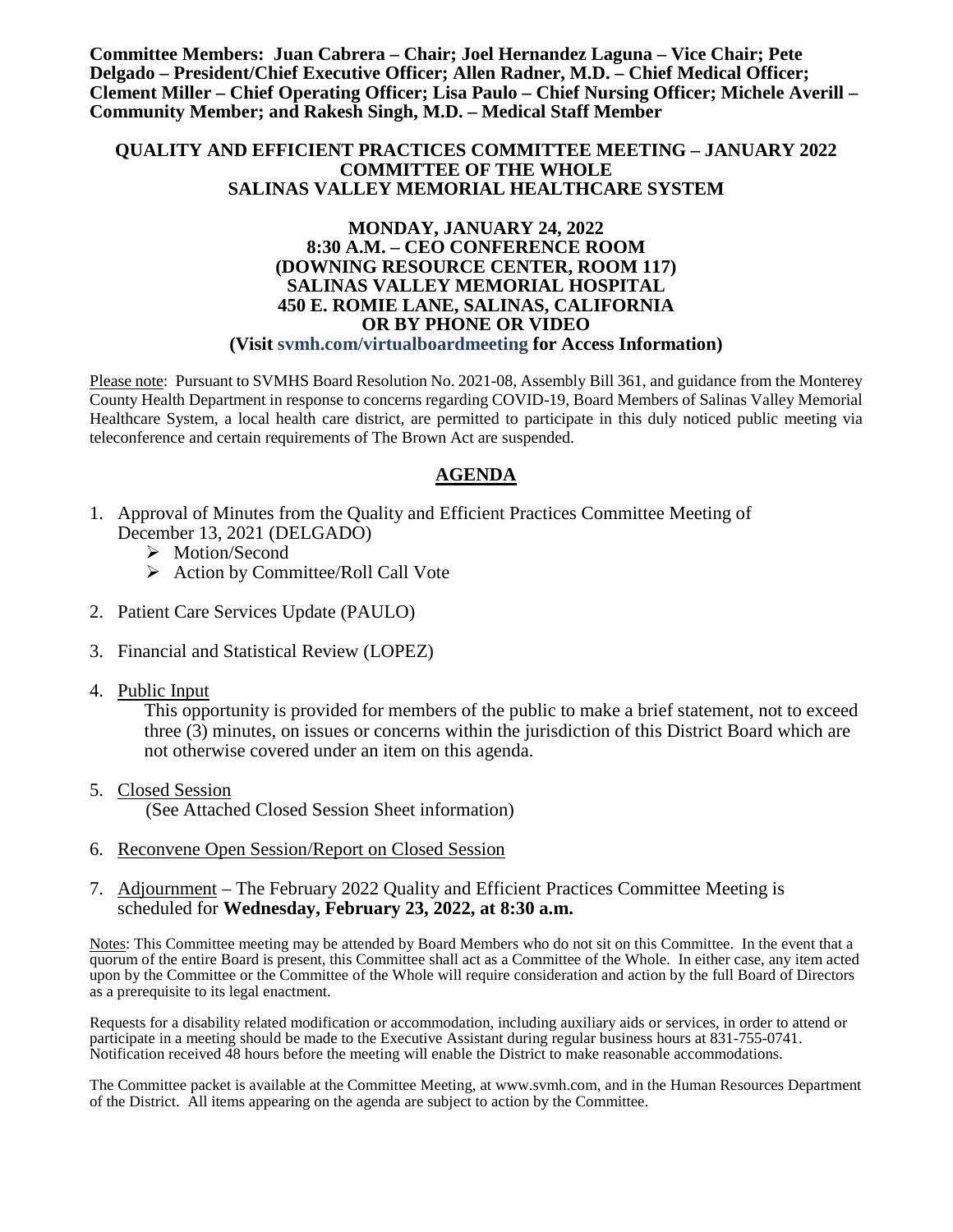#### **SALINAS VALLEY MEMORIAL HEALTHCARE SYSTEM QUALITY AND EFFICIENT PRACTICES COMMITTEE MEETING OF THE BOARD OF DIRECTORS – COMMITTEE OF THE WHOLE**

### **AGENDA FOR CLOSED SESSION**

Pursuant to California Government Code Section 54954.2 and 54954.5, the board agenda may describe closed session agenda items as provided below. No legislative body or elected official shall be in violation of Section 54954.2 or 54956 if the closed session items are described in substantial compliance with Section 54954.5 of the Government Code.

## **CLOSED SESSION AGENDA ITEMS**

#### **[ ] LICENSE/PERMIT DETERMINATION** (Government Code §54956.7)

**Applicant(s)**: (Specify number of applicants)

#### **[ ] CONFERENCE WITH REAL PROPERTY NEGOTIATORS** (Government Code §54956.8)

**Property:** (Specify street address, or if no street address, the parcel number or other unique reference, of the real property under negotiation):

**Agency negotiator:** (Specify names of negotiators attending the closed session):

**Negotiating parties**: (Specify name of party (not agent):

**Under negotiation:** (Specify whether instruction to negotiator will concern price, terms of payment, or both):

#### **[ ] CONFERENCE WITH LEGAL COUNSEL-EXISTING LITIGATION** (Government Code §54956.9(d)(1))

**Name of case:** (Specify by reference to claimant's name, names of parties, case or claim numbers):  $\overline{\phantom{a}}$ , or

**Case name unspecified:** (Specify whether disclosure would jeopardize service of process or existing settlement negotiations):

#### **[ ] CONFERENCE WITH LEGAL COUNSEL-ANTICIPATED LITIGATION** (Government Code §54956.9)

Significant exposure to litigation pursuant to Section 54956.9(d)(2) or (3) (Number of potential cases): <u> 1989 - Johann Stoff, amerikansk politiker (d. 1989)</u>

Additional information required pursuant to Section 54956.9(e):

Initiation of litigation pursuant to Section 54956.9(d)(4) (Number of potential cases):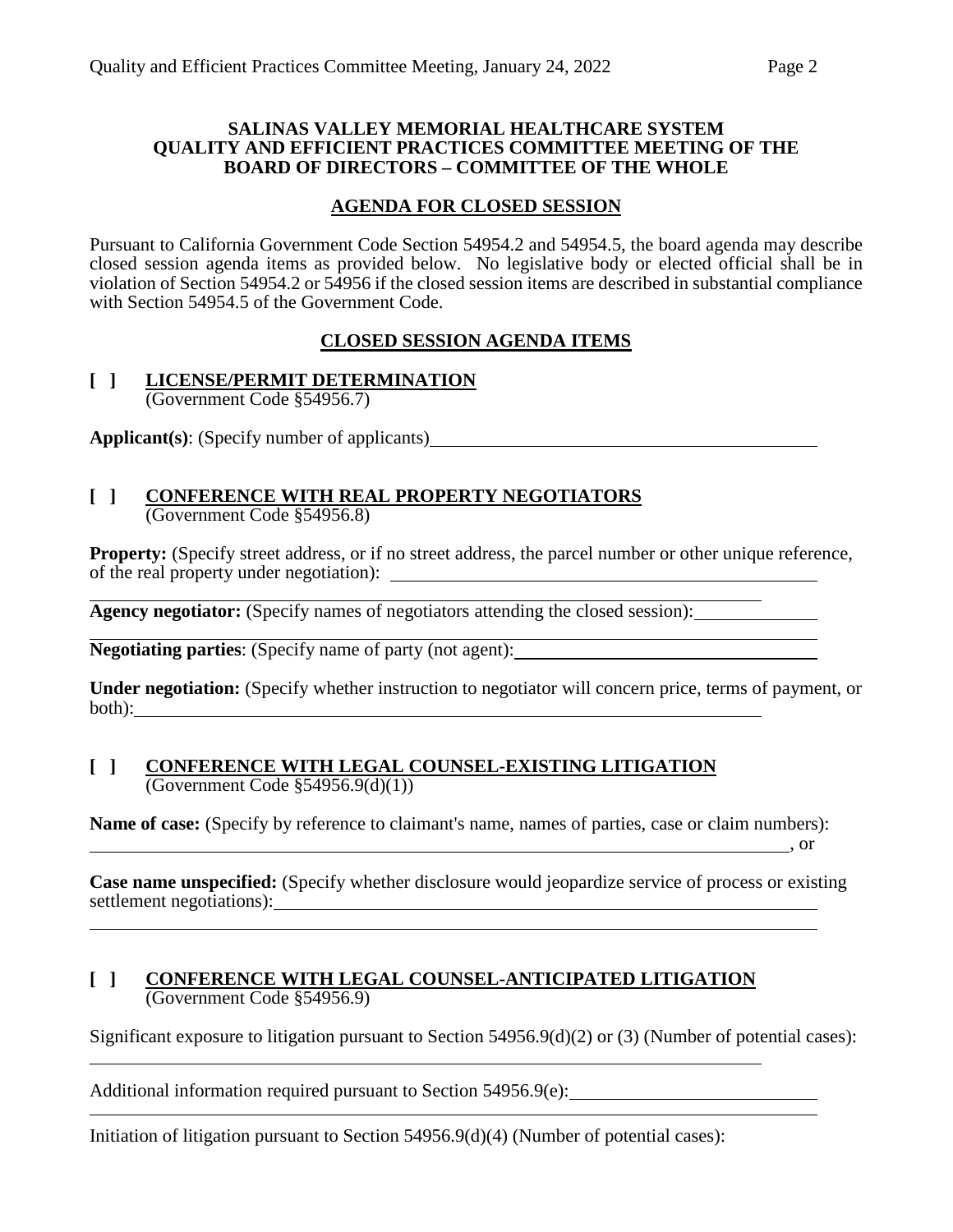## **[ ] LIABILITY CLAIMS**

(Government Code §54956.95)

**Claimant:** (Specify name unless unspecified pursuant to Section 54961):

**Agency claimed against**: (Specify name):

## **[ ] THREAT TO PUBLIC SERVICES OR FACILITIES** (Government Code §54957)

**Consultation with**: (Specify name of law enforcement agency and title of officer):

## **[ ] PUBLIC EMPLOYEE APPOINTMENT**

(Government Code §54957)

**Title**: (Specify description of position to be filled):

## **[ ] PUBLIC EMPLOYMENT**

(Government Code §54957)

**Title:** (Specify description of position to be filled):

#### **[ ] PUBLIC EMPLOYEE PERFORMANCE EVALUATION** (Government Code §54957)

**Title:** (Specify position title of employee being reviewed):

### **[ ] PUBLIC EMPLOYEE DISCIPLINE/DISMISSAL/RELEASE** (Government Code §54957)

(No additional information is required in connection with a closed session to consider discipline, dismissal, or release of a public employee. Discipline includes potential reduction of compensation.)

# **[ ] CONFERENCE WITH LABOR NEGOTIATOR**

(Government Code §54957.6)

**Agency designated representative:** (Specify name of designated representatives attending the closed session):